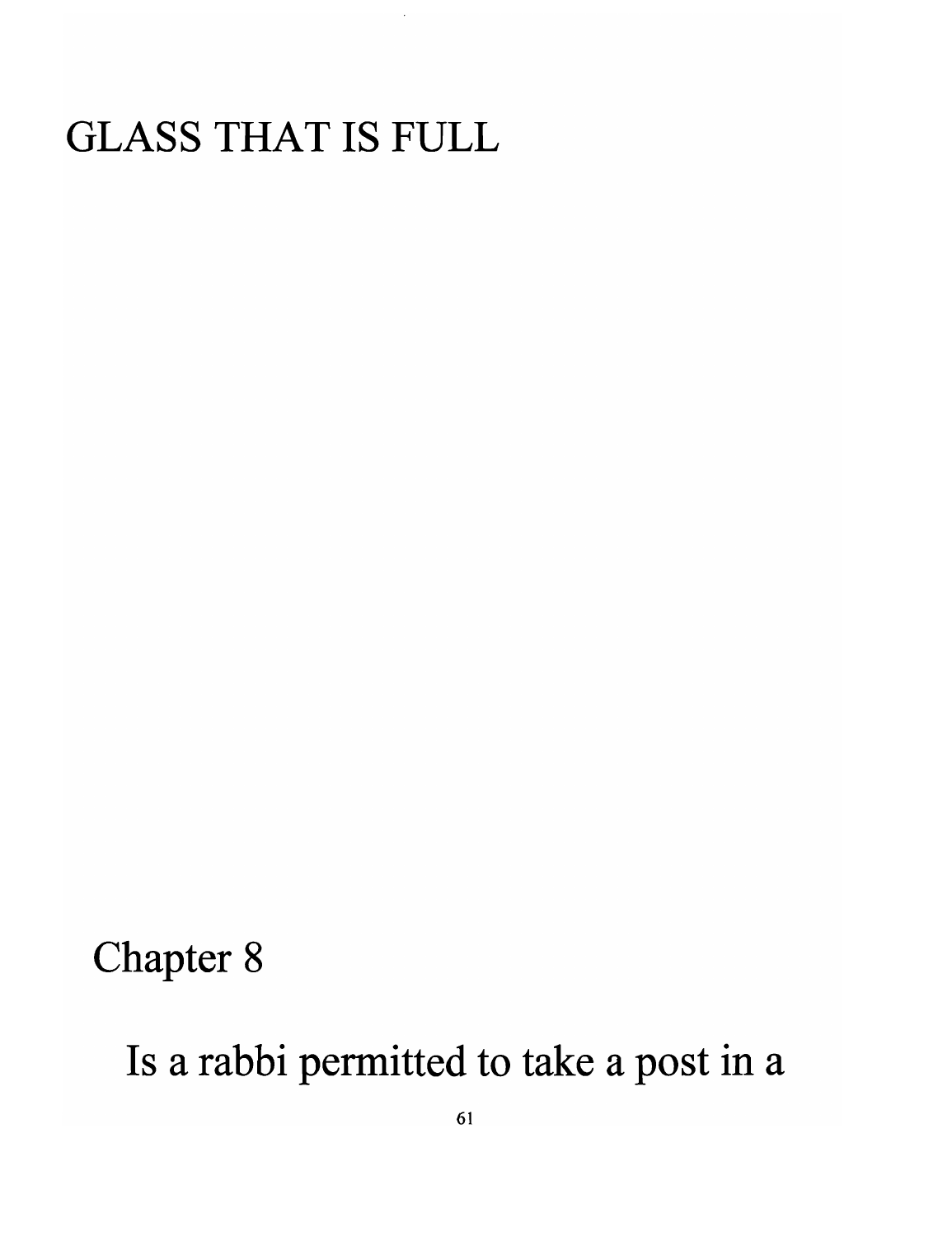non Orthodox synagogue?

Response

Ordinarily we rule that it is prohibitted tpo pray in any synagogue where there does no exist a Mechitza -a separation between men and women. Such a separation existed in the Holy Temple. Talmud Sukah

When non Orthodox Reform began in the 19<sup>th</sup> Century they abolished the Mechitza - separation. They did this because they billed themselves as progressive granting equality to men and women. Plus the fact that in Western Europe the sexes were intermixed any way. In addition they wanted to show the non Jews that Jews in their house of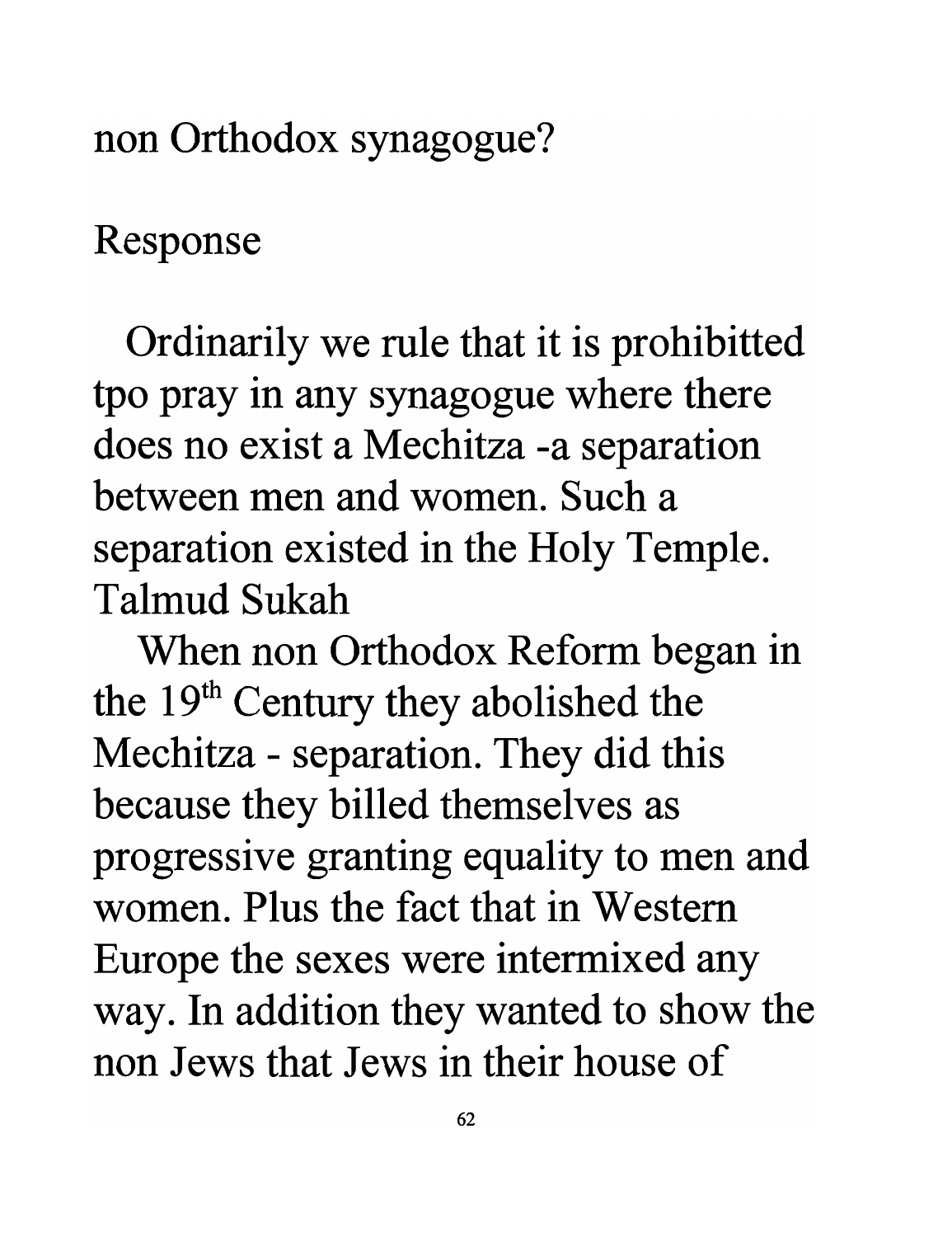worship were similar to the non Jews. Non Jewish churches have mixed siting.

They also abolished praying in Hebrew . Instead they substituted praying in the vernacular. They also changed the prayers . They omitted those sections that they took issue with. They omitted all the prayers that envisioned Jews returning to Israel. They omitted the prayers that envision the rebuilding of the holy temple **and restoration of the sacrifices. The**  Reform introduced playing the organ during services.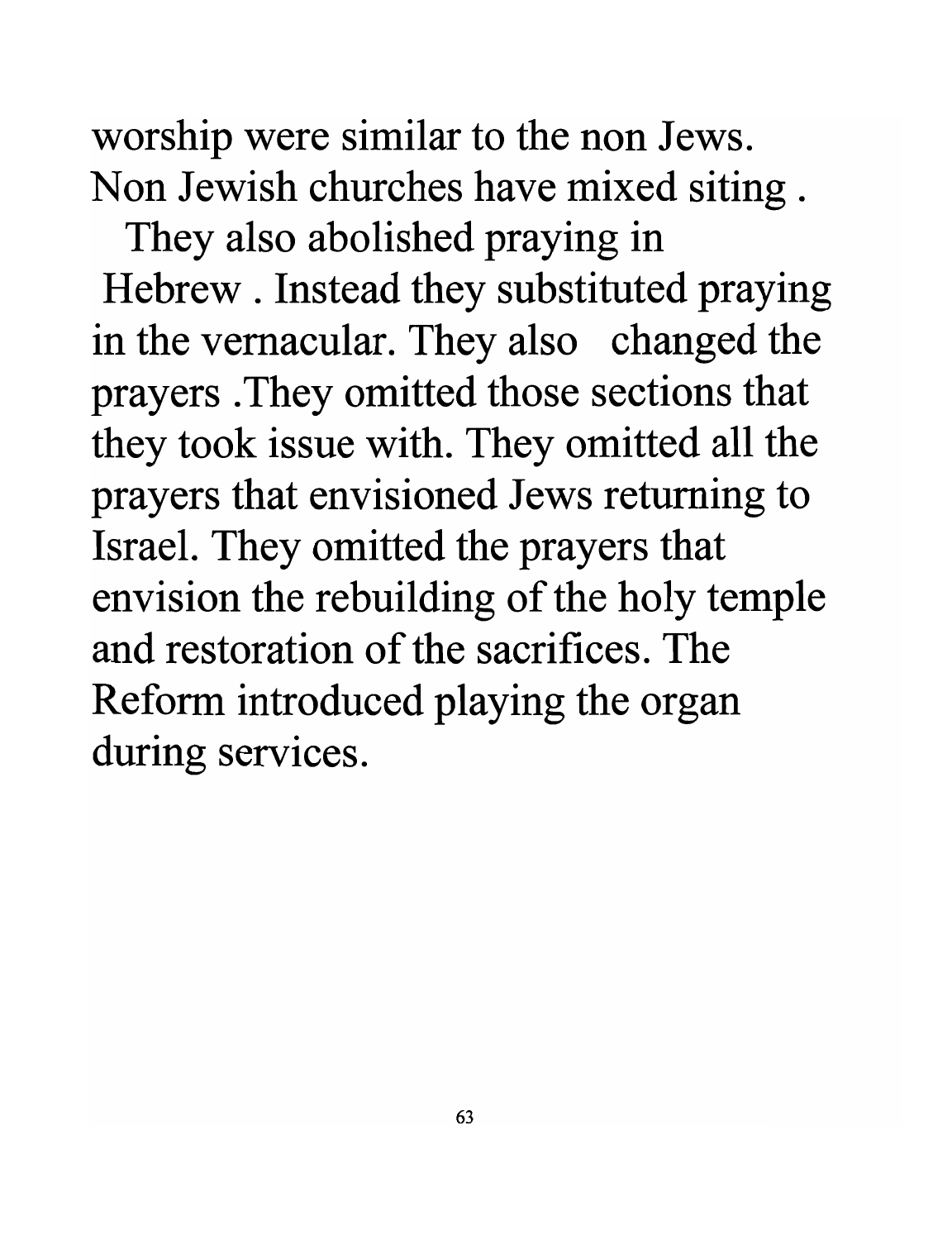The reform gradually over time recognized only the ethical portions of Judaism at the expense of the rituals. The **observance of Sabbath laws Kosher laws**  family purity laws became optional not mandatory. They denied that God **transmitted all the Written the Pentateuch**  as well as the Oral law that is presently written in the Talmud summarized by the Shulchan Aruch. In short they became a heretical group -an other religion cited by Rambam Avodah Zora 2:3.5.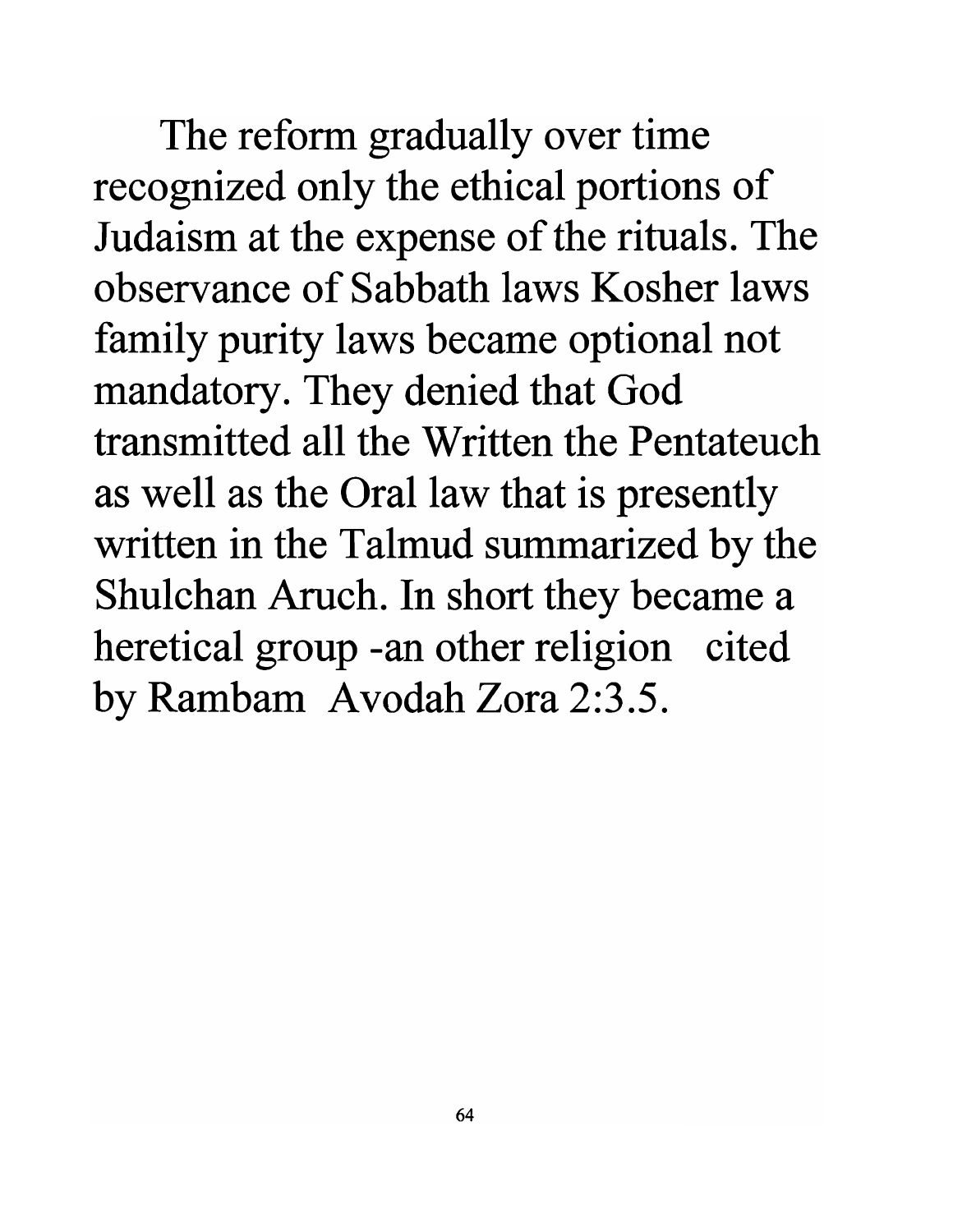era of the Second Temple. They are recorded in the Talmud, as well as, by Josephus in his 20 volumes history of the Jews from Moses to his time.

However we are concerned by the Jews who visit or are members of the reform synagoge. We are not dealing with the Reform movement or their theology that has changed in many respects and became clser to traditional Judaism. The fathers of the Reform movement if they would come and see todays Reform they would condemn them as being a betrayal of the founding fathers. The Reform today are still far apart from Orthodoxy; but a great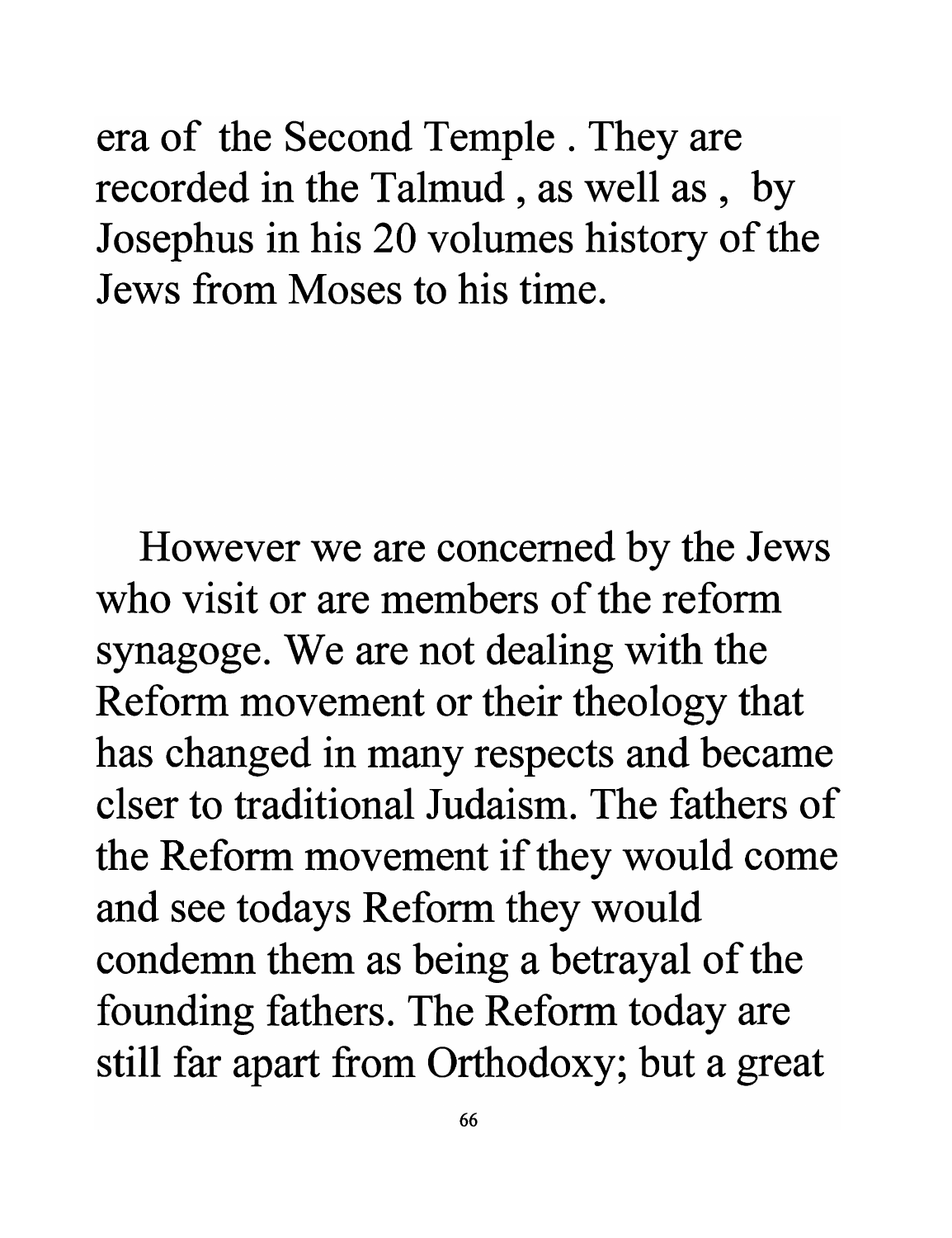improvement compared to what they were during the  $19<sup>th</sup>$  Century in Europe and the **Americas.** 

When I first graduated Seminary and was ordained I got married and was hunting for a Rabbinical position. I found a postion at a Reform synagogue. I asked my mentor Rav Moshe Feinstein the greatest living Rabbi in the world who ordained me if I should accept this position . His reply was "run grab it. If you do not accept it a Reform rabbi will **take it. You can out reach to these** Jews and bring them back." I also asked Rav **Kushelevitz from Torah Vodaat** who **also**  ordained me. His reply was " run grab it. You can bring these Jews back to **Judaism ."**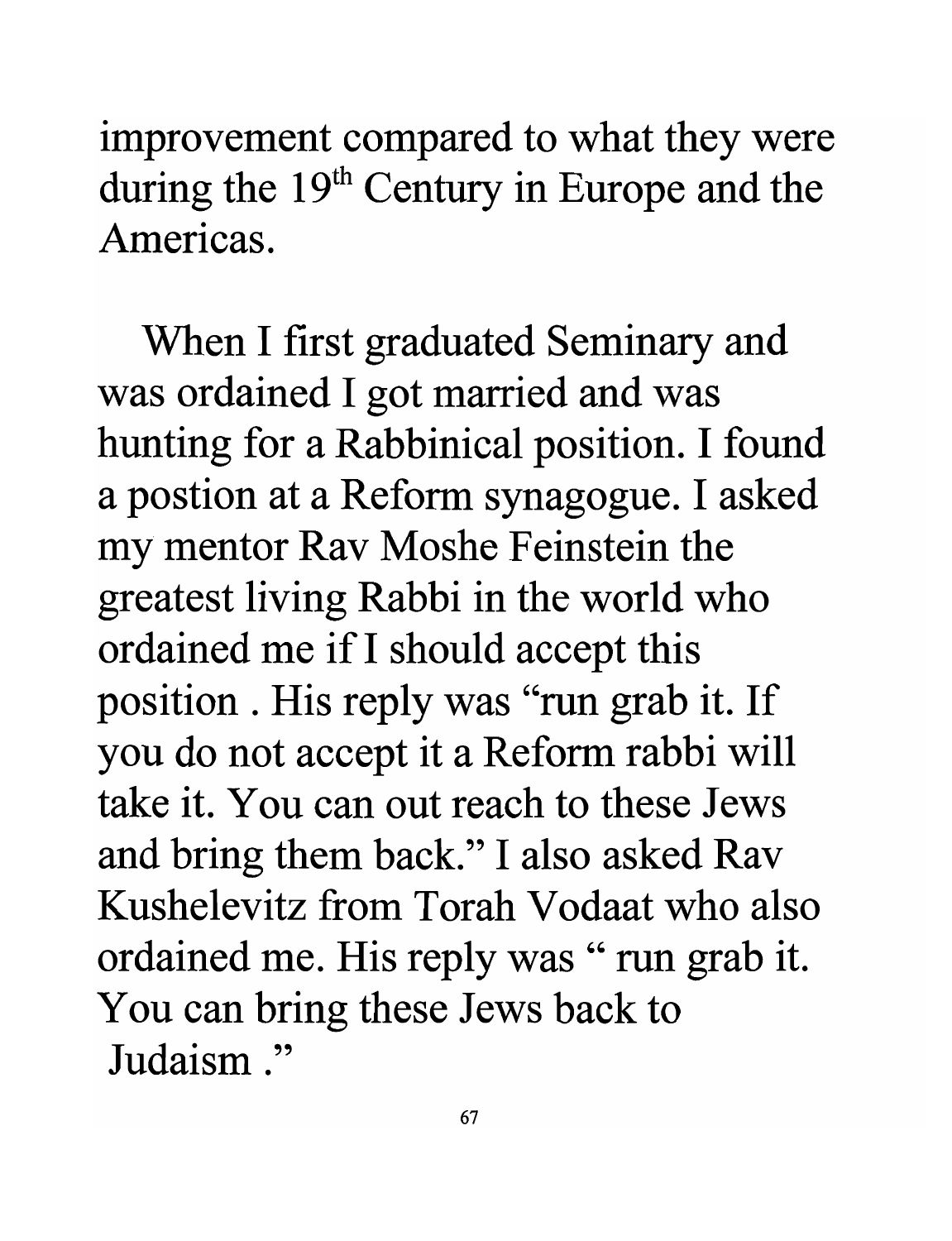I accepted the position . I spoke in my sermons and started giving lectures about Sabbath observance the Kosher dietary laws and the laws of family purity. I succeeded in having a young couple our age become Kosher and a Sabbath observer. I was than in my 20s and so was my wife.

However the president of the community confronted me and told me the following. "All the members are not Sabbath observers . None of them observe the Kosher laws nor the laws of family purity." When I asked him what I should talk about his reply was "talk about Judaism." After remaining there six months the synagogue paid the remaining salary they contracted and asked me to leave. I soon found another Reform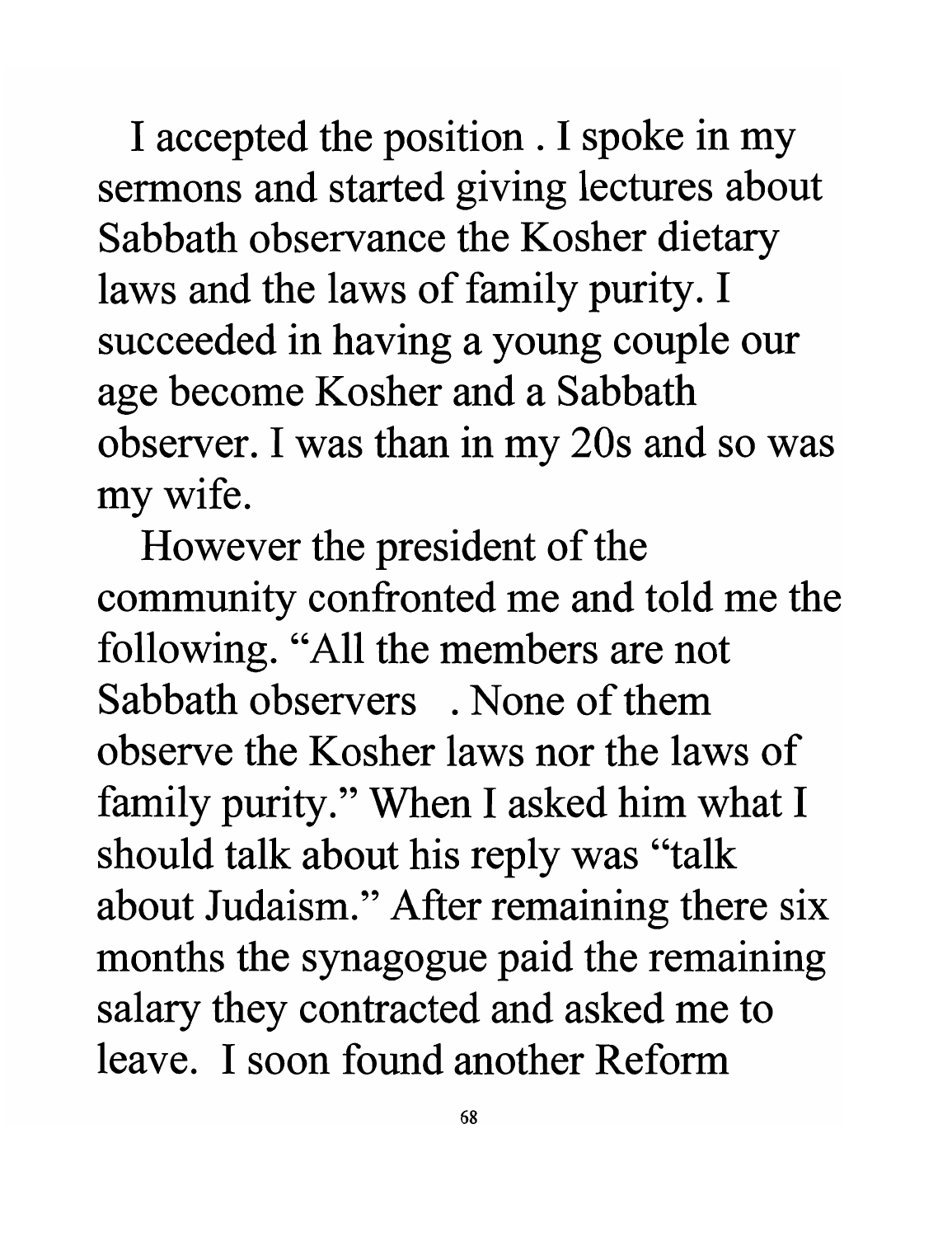Temple. However I did not accept the position offered me because my wife took sick. Her illness was long lasting. We had a son but because of interference of her parents the marriage broke up . I tried for several years to win my wife back. I went back to school to become a professional and not have to be a Rabbi or Hebrew teacher. My wife still refused. I gave her a Get a Jewish divorce. She had sued for civil divorce several years earlier. I fought the civil divorce. The judge requested that we settle out of court . However she wanted a divorce and I wanted her to come back. The judge granted the civil divorce. I did not appeal.

After I graduated and became a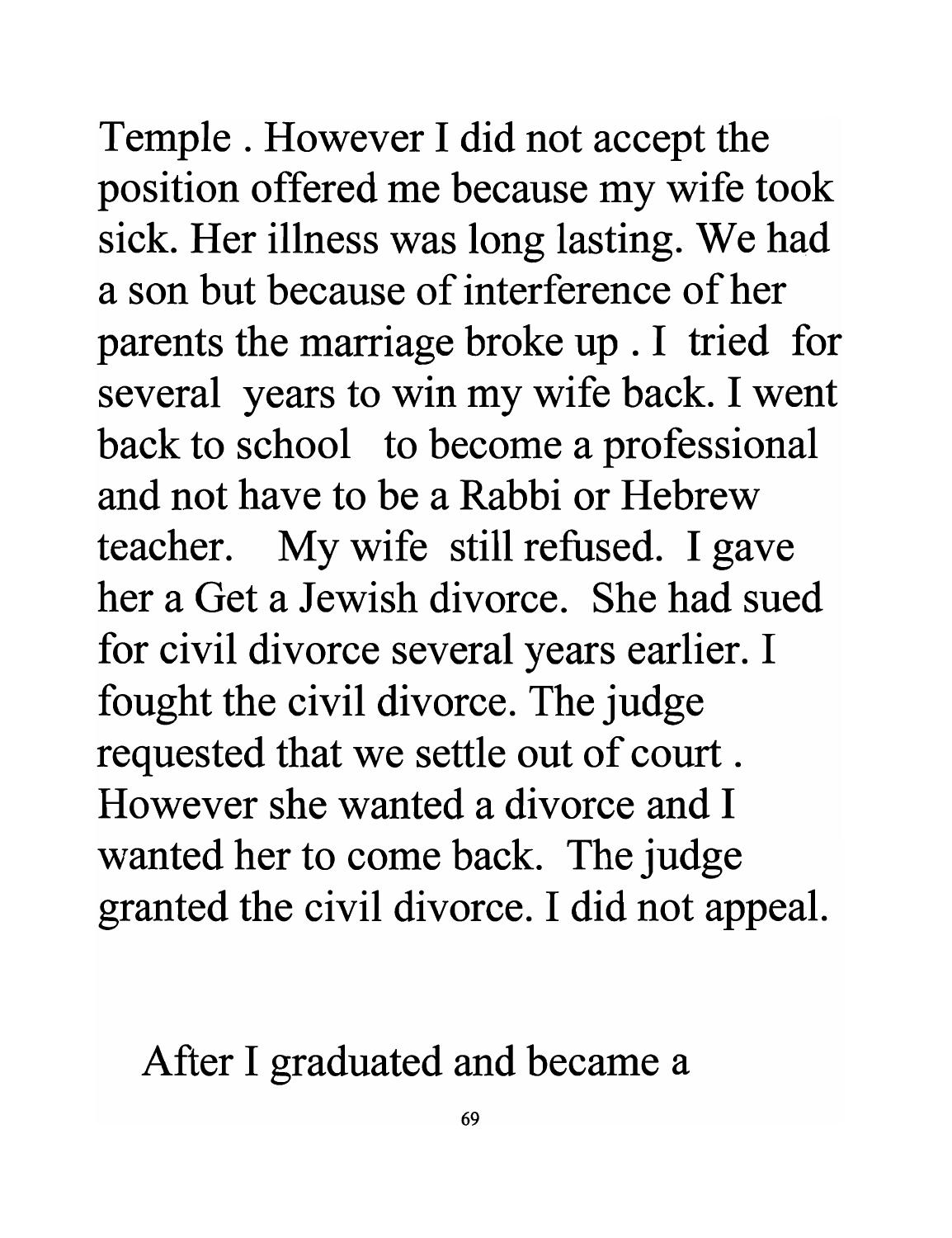professional I started a business of my own. I remarried and am married 50 years. I presently thank God have a large family- sons daughters and grandchildren.

I continue doing out reach. I wrote 15 books . 11 books plus essays already are on the internet . The others will soon appear there. My web site is

god life jewish israel.

M--y name is moshe siselsender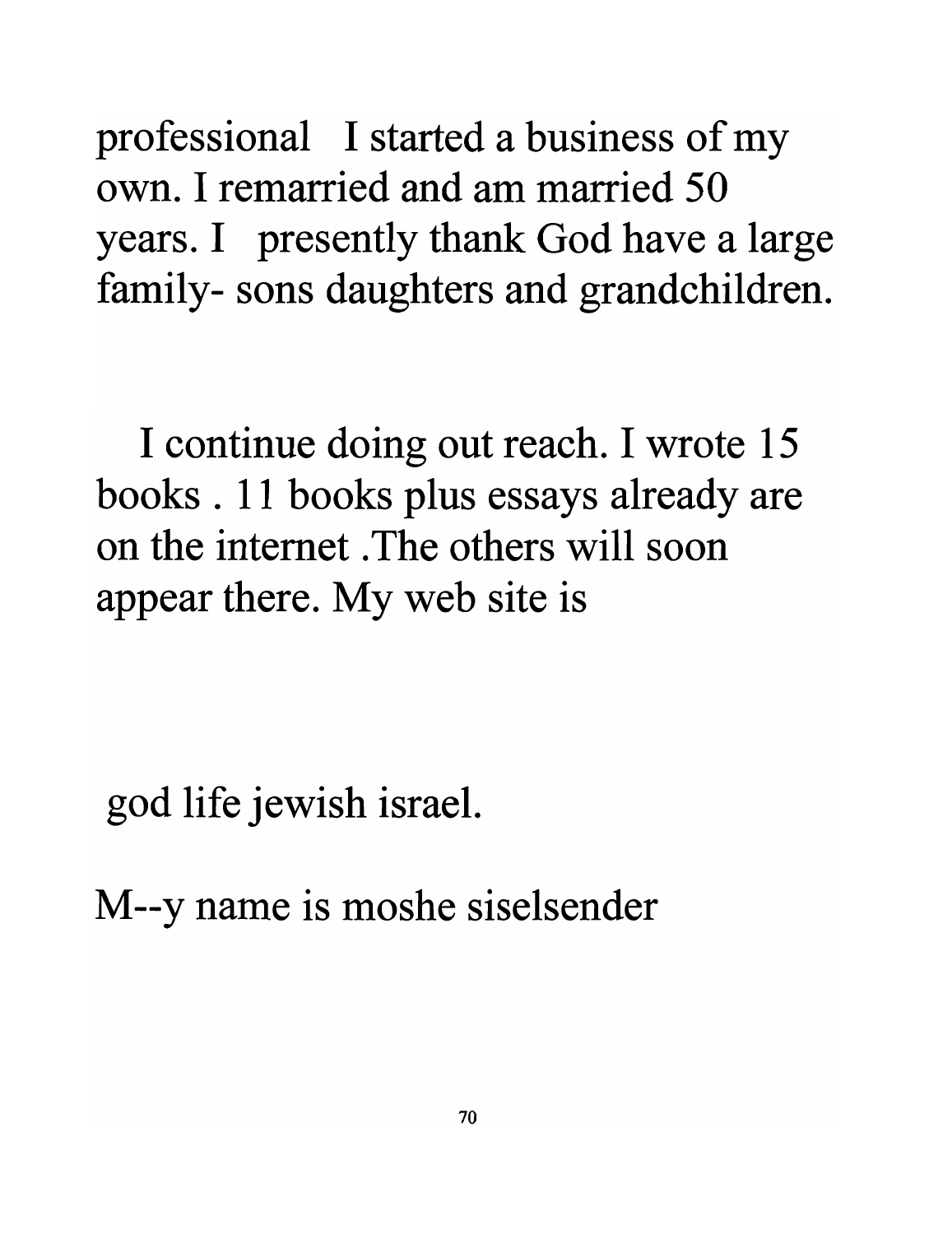Now no one can fire me if they disagree with my views of politics philosophy and theology.

#### **Analysis**

What was left unsaid is the critique against the yeshiva where I studied for ten years. Why did they not tell me what I would be facing when I left the yeshiva?

I was not the only one who got divorced. My graduation class for ordination had 18 students. 6 out of the eighteen got divorced. That represents 33% .!!!!

**Doesn't that shows that there is**  some thing wrong some where ? Further more why couldn't I have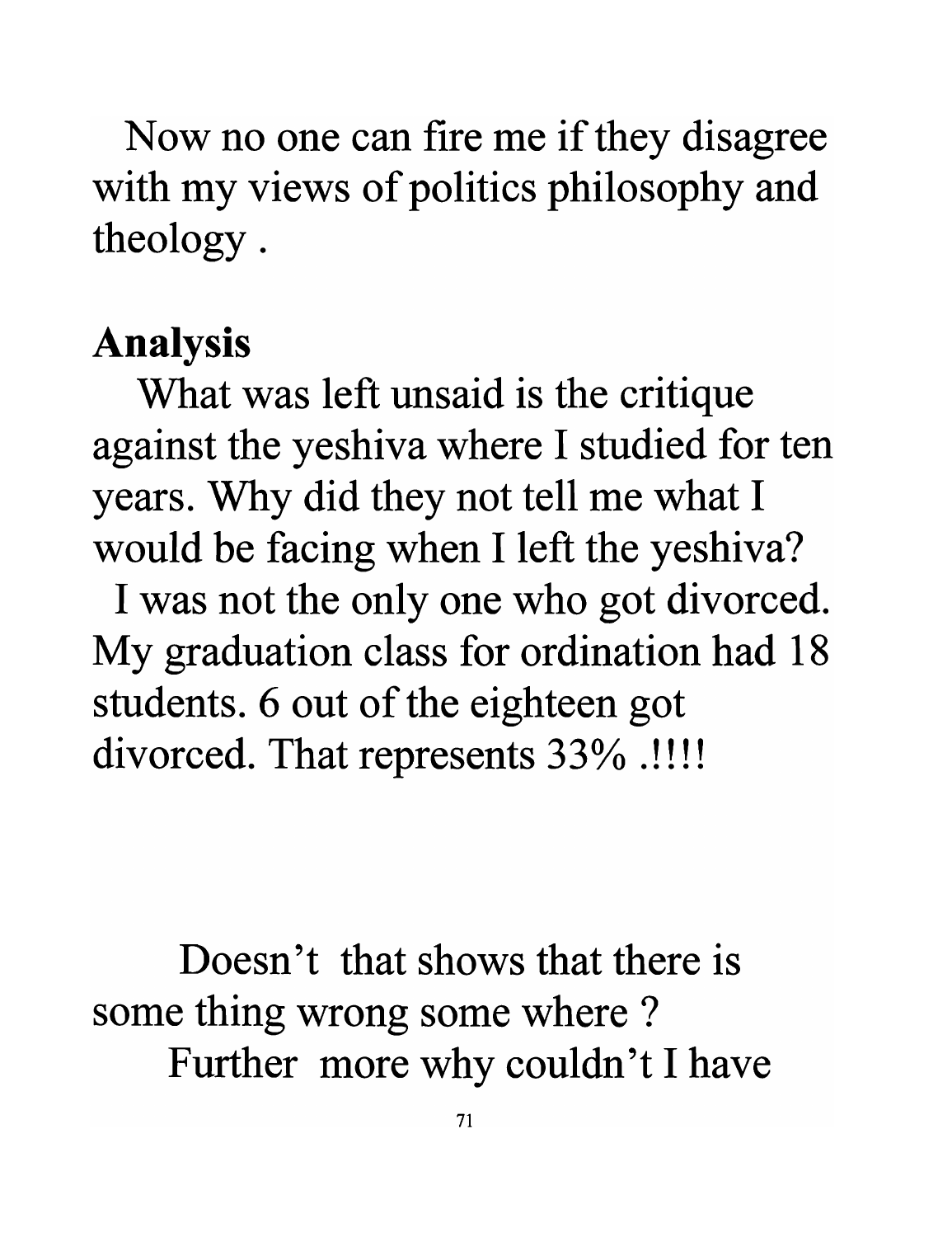gotten an Orthodox position? The answer is that there weren't any available.

If that is the case why didn't the yeshiva **inform me while I was a student of the** reality?

I did not attend college because the head of the yeshiva twice a year gave a lecture of the evils of attending college. In that way they kept the students away from the influences of philosophies antagonistic to Judaism. They also wanted to nurture a generation of Torah scholars. However their reasoning was flawed

Some students attended Religious denomination colleges who recognized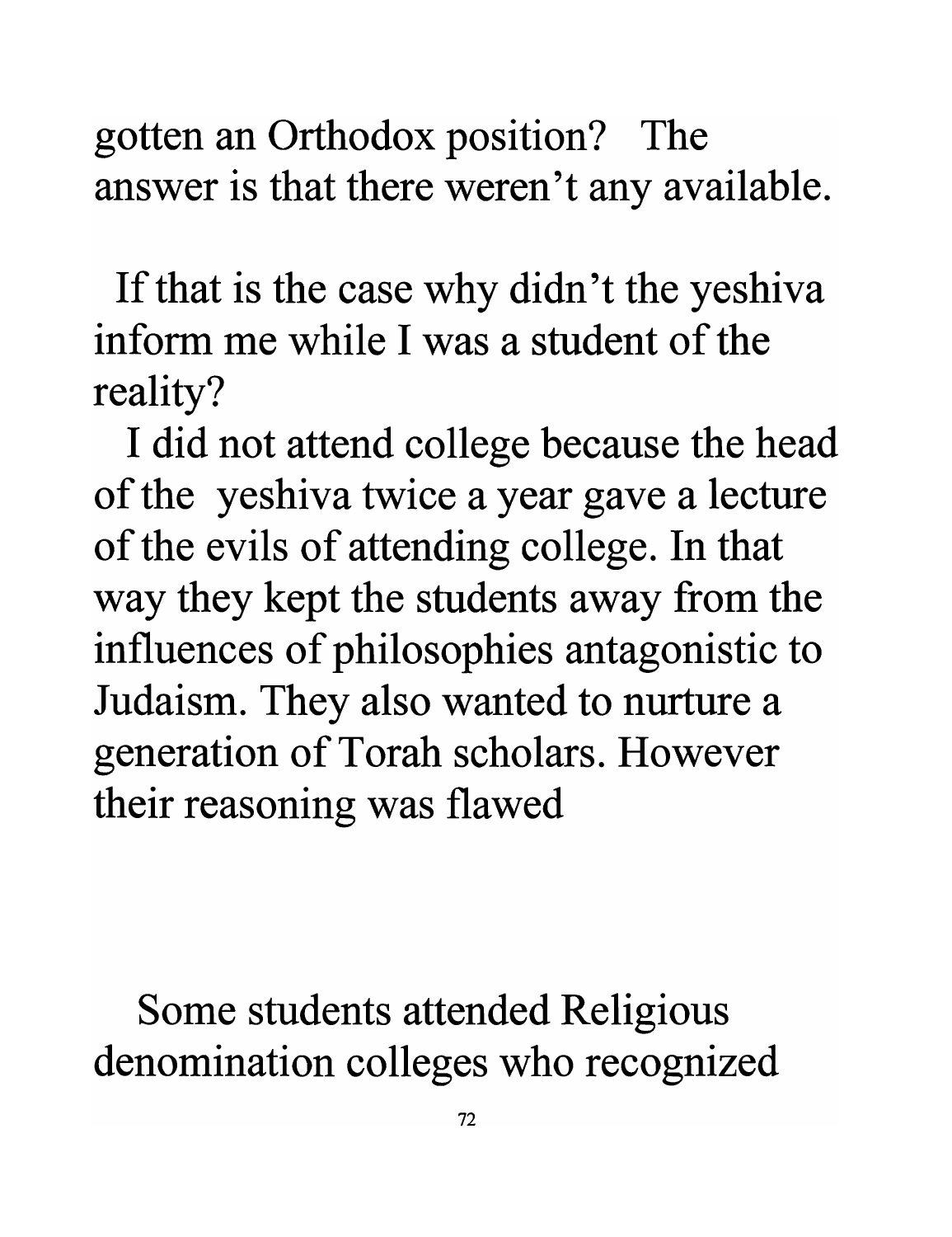their Rabbinical degree as the equivalent of a Bachelors. They were admitted to graduate school. However the university had one of their professors threaen the **Rabbinical student that unless he will**  abandon his concept that the Jews are the chosen people he will not pass his class. **The student failed. When the student**  wrote a thesis about the synthesis of psychology and the principles of **education found in the Talmud the thesis**  was rejected. He was failed and all his prior courses were a waste of time. Obviously what the college had in mind when they admitted him was that he **convert and abandon Judaism.** 

Where were the heads of the yeshiva when they discouraged the students of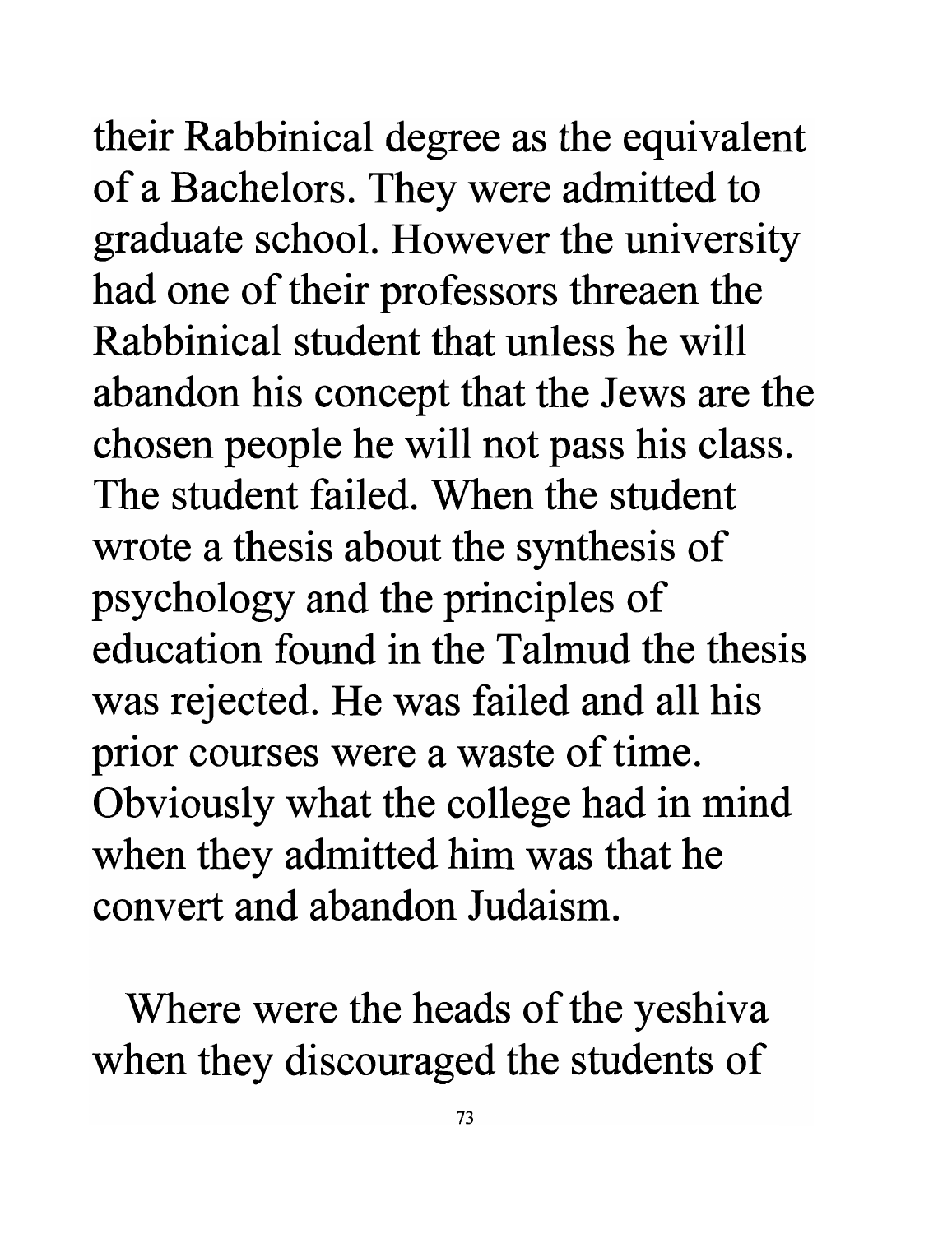## going to City College Brooklyn College Queens college ?

. It took me a divorce and 8 years to go back to school and get my act together.

The other students who were divorced and were not as resourceful and perseverant as I am had their life ruined.

Is this what the Torah teaches? Through out Jewish history all Torah scholars wit the exception of very few all had a trade. Aruch Hashulchon Orech Chaim 106:12 All earned a living None depended on hand outs." One who fails to teach his son